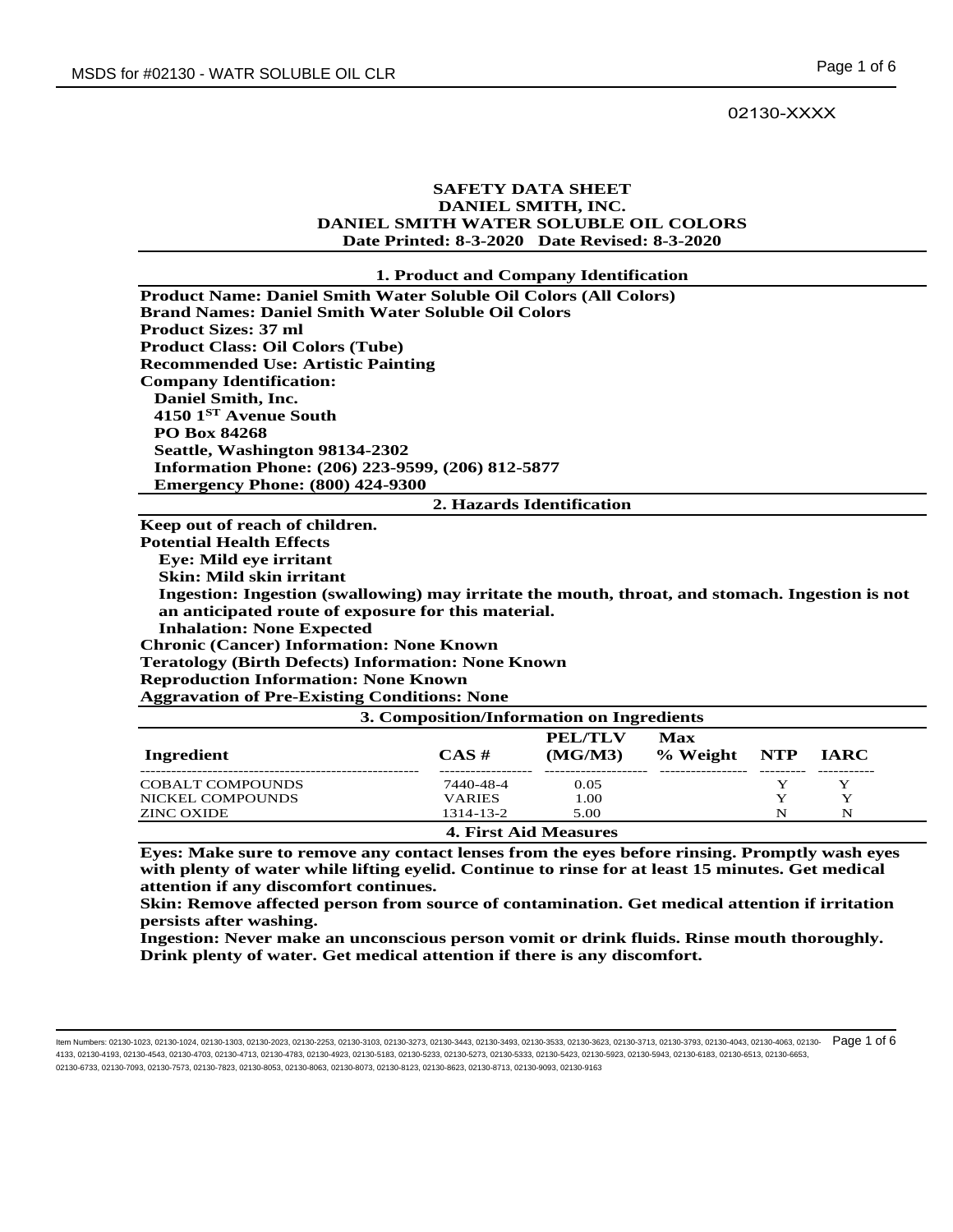| Inhalation: Move the exposed person to fresh air at once. Get medical attention if any discomfort |
|---------------------------------------------------------------------------------------------------|
| continues.                                                                                        |
| _____                                                                                             |

**Note to Physicians: None**

| <b>5. Fire Fighting Measures</b>                                                                   |
|----------------------------------------------------------------------------------------------------|
| <b>Flammable Properties:</b>                                                                       |
| <b>Flash Point: None</b><br><b>Method: Not Applicable</b>                                          |
| <b>Explosive Limits: Not Explosive</b>                                                             |
| <b>Lower Explosive Limit: Not Applicable</b>                                                       |
| <b>Upper Explosive Limit: Not Applicable</b>                                                       |
|                                                                                                    |
| <b>Autoignition Temperature: Not Applicable</b>                                                    |
| <b>Hazardous Combustion Products: None</b>                                                         |
| <b>Extinguishing Media: No Special Media Required</b>                                              |
| Fire Fighting Procedures: No Special Fire Fighting Procedures Required                             |
| <b>6. Accidental Release Measures</b>                                                              |
| Small Spill: No special spill procedures required.                                                 |
| Large Spill: No special spill procedures required.                                                 |
| Environmental Precautions: Do not contaminate water courses or sewer.                              |
| Methods/Materials for Containment and Cleaning Up: Stop leak if possible without risk. Absorb      |
| with dry sand, vermiculite, or dirt and place into containers. Do not contaminate water courses or |
| sewer. Dispose of according to local, state and federal regulations.                               |
| 7. Handling and Storage                                                                            |
| Handling: No special precautions required                                                          |
| Storage: Keep in the original container. Store at moderate temperatures.                           |
| <b>8. Exposure Controls/Personal Protection</b>                                                    |
| <b>Airborne Exposure Limits: None</b>                                                              |
| <b>Engineering Controls: No specific ventilation requirements</b>                                  |
| <b>Personal Protective Equipment:</b>                                                              |
| <b>Respiratory Protection: None with normal usage</b>                                              |
| <b>Skin Protection: None with normal usage</b>                                                     |
| Eye Protection: If splashing is possible, wear safety goggles or face shield                       |
| Hygiene: Wash up when finished working for the day or before eating, smoking, and using the        |
| bathroom. Promptly remove any clothing that has been contaminated. Use appropriate skin            |
| cream to prevent drying of skin. When using do not eat, drink, or smoke.                           |
| 9. Physical and Chemical Properties                                                                |
| <b>Boiling Point (Celsius): Not Applicable</b>                                                     |
| <b>Melting Point: Not Applicable</b>                                                               |
| <b>Freezing Point (Celsius): Not Applicable</b>                                                    |
| <b>Vapor Pressure: Not Applicable</b>                                                              |
| <b>Vapor Density: Not Applicable</b>                                                               |
| <b>Solubility in Water: Soluble</b>                                                                |
| <b>Evaporation Rate: Not Applicable</b>                                                            |
| <b>Flammability (Solid, Gas): Not Applicable</b>                                                   |
| <b>Exposure: Not Applicable</b>                                                                    |
| <b>Upper Exposure Limits: Not Applicable</b>                                                       |
|                                                                                                    |

ltem Numbers: 02130-1023, 02130-1024, 02130-1303, 02130-2023, 02130-2253, 02130-3103, 02130-343, 02130-343, 02130-353, 02130-353, 02130-3713, 02130-3713, 02130-3793, 02130-4043, 02130-4063, 02130-4063, 02130-4043, 02130-40 4133, 02130-4193, 02130-4543, 02130-4703, 02130-4713, 02130-4783, 02130-4923, 02130-5183, 02130-5233, 02130-5273, 02130-5333, 02130-5423, 02130-5923, 02130-5943, 02130-6183, 02130-6513, 02130-6653, 02130-6733, 02130-7093, 02130-7573, 02130-7823, 02130-8053, 02130-8063, 02130-8073, 02130-8123, 02130-8623, 02130-8713, 02130-9093, 02130-9163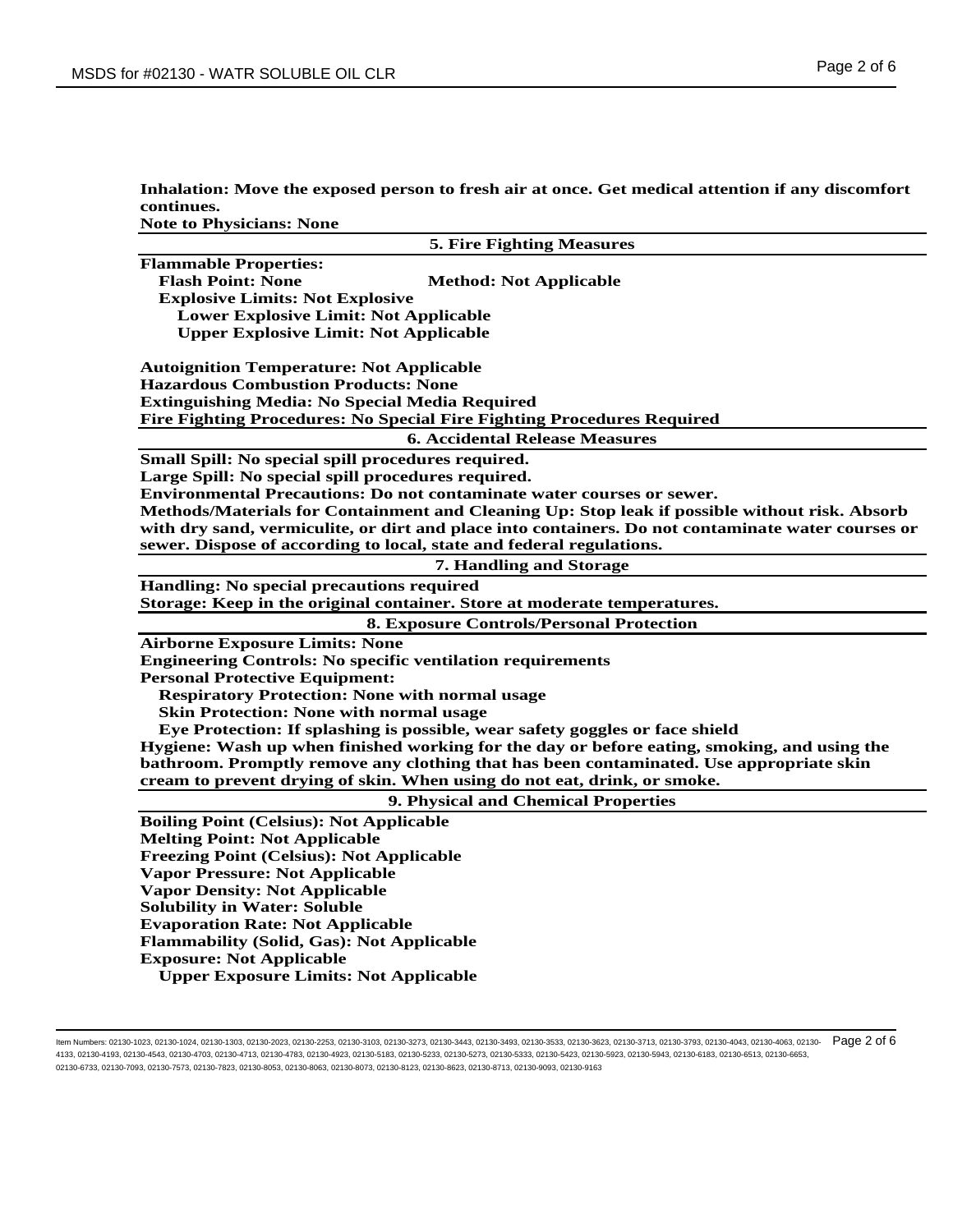| <b>Lower Exposure Limits: Not Applicable</b>                                                     |
|--------------------------------------------------------------------------------------------------|
| <b>Specific Gravity: 1.2 - 2.9</b>                                                               |
| pH: Not Applicable                                                                               |
| <b>Odor: Vegetable Oil</b>                                                                       |
| <b>Odor Threshold: None</b>                                                                      |
| <b>Appearance: Colored Oil Paste</b>                                                             |
| <b>Viscosity: Thick, Very Little Flow</b>                                                        |
| <b>Partition Coefficient: Not Applicable</b>                                                     |
| <b>Autoignition Temperature: Not Applicable</b>                                                  |
| <b>Decomposition Temperature: Not Applicable</b>                                                 |
| 10. Stability and Reactivity                                                                     |
| <b>Chemical Stability (Conditions to Avoid): Stable, Avoid Extreme Temperatures</b>              |
| <b>Incompatibility (Materials to Avoid): Strong Oxidizing Agents</b>                             |
| <b>Hazardous Decomposition Products: None known</b>                                              |
| <b>Hazardous Polymerization: None</b>                                                            |
| 11. Toxicological Information                                                                    |
| <b>Eye: May cause irritation</b>                                                                 |
| <b>Skin: May cause irritation</b>                                                                |
| <b>Ingestion: May cause discomfort if swallowed</b>                                              |
| Inhalation: May cause irritation to the respiratory system                                       |
| Subchronic: May be harmful if swallowed. May be harmful by breathing dusts or mists.             |
| <b>Chronic/Carcinogenicity:</b>                                                                  |
| <b>IARC: Yes (Cobalt Blue)</b>                                                                   |
| <b>NTP: Yes (Cobalt Blue)</b>                                                                    |
| <b>OSHA:No</b>                                                                                   |
| <b>Teratology: None</b>                                                                          |
| <b>Reproduction: None</b>                                                                        |
| <b>Mutagenicity: None</b>                                                                        |
| <b>Acute Toxicity: None Expected</b>                                                             |
| <b>STOT-Single Exposure: No information available</b>                                            |
| <b>STOT-Repeated Exposure No information available</b>                                           |
| Routes of Exposure: Inhalation, ingestion, skin and eye contact                                  |
| 12. Ecological Information                                                                       |
| <b>Environmental Fate: No information available</b>                                              |
| <b>Environmental Toxicity: Not classified as dangerous to the environment.</b>                   |
| <b>Chemical Fate Information: No information available</b>                                       |
| <b>Other Adverse Effects: None known</b>                                                         |
| <b>13. Disposal Considerations</b>                                                               |
| Waste Disposal Method: Dispose in accordance with Federal, State, and Local regulations.         |
| <b>Contaminated Materials: Dispose in accordance with Federal, State, and Local regulations.</b> |
| 14. Transport Information                                                                        |
| Domestic (Land, DOT), International (Water, IMO/IMDG), International (Air, ICAO)                 |

**Road and Rail (ADR/RID), Air (ICAO/IATA), Vessel (IMO/IMDG): Not Classified UN Number: Not Applicable**

ltem Numbers: 02130-1023, 02130-1024, 02130-1303, 02130-2023, 02130-2253, 02130-3103, 02130-343, 02130-343, 02130-353, 02130-353, 02130-3713, 02130-3713, 02130-3793, 02130-4043, 02130-4043, 02130-4063, 02130-4043, 02130-40 4133, 02130-4193, 02130-4543, 02130-4703, 02130-4713, 02130-4783, 02130-4923, 02130-5183, 02130-5233, 02130-5273, 02130-5333, 02130-5423, 02130-5923, 02130-5943, 02130-6183, 02130-6513, 02130-6653, 02130-6733, 02130-7093, 02130-7573, 02130-7823, 02130-8053, 02130-8063, 02130-8073, 02130-8123, 02130-8623, 02130-8713, 02130-9093, 02130-9163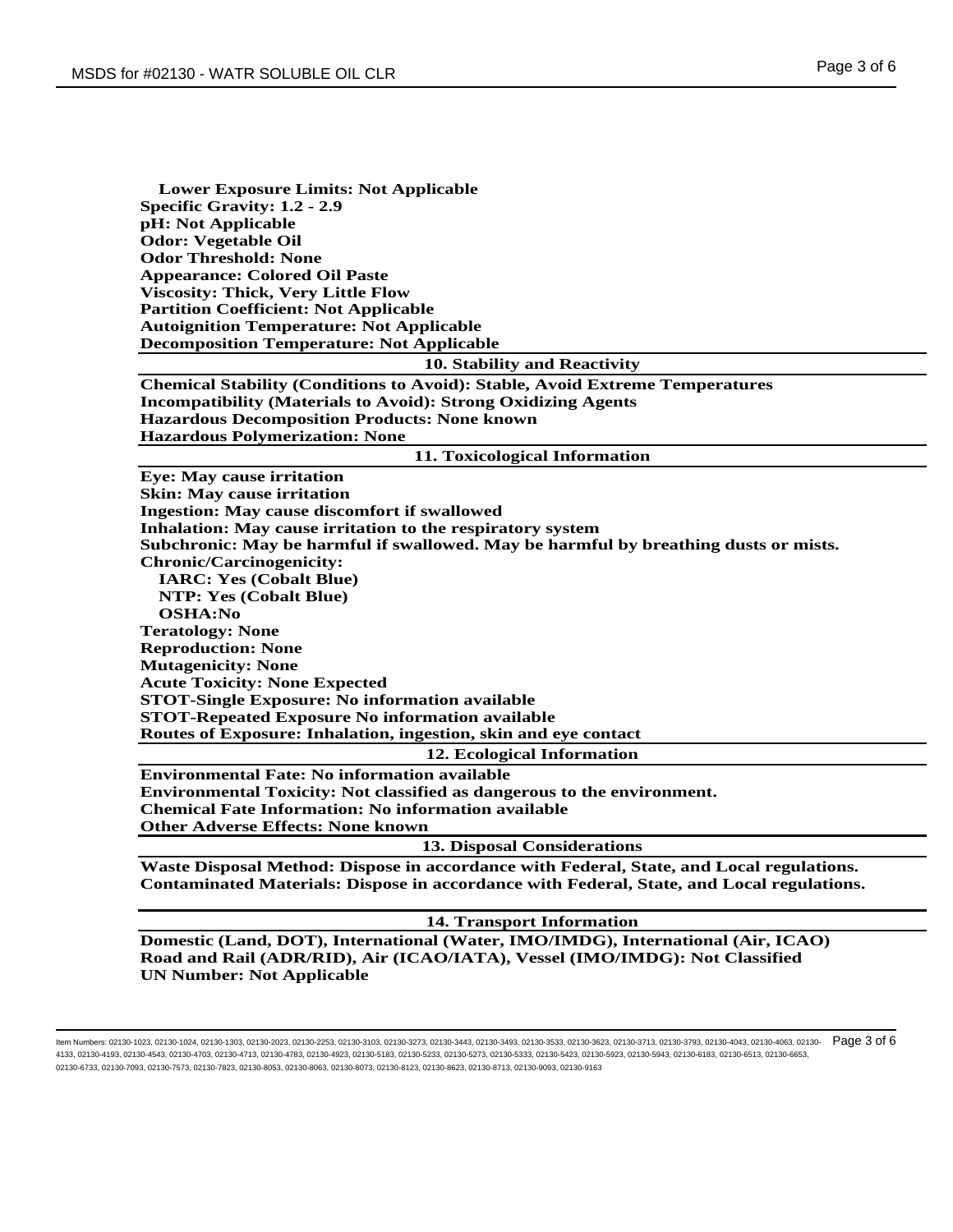# **UN Shipping Name: Not Applicable Transport Hazard Class: Not Applicable Packing Group: Not Applicable Environmental Hazards: None Marine Pollutant: None Special Precautions for User: None known**

#### **15. Regulatory Information**

**U.S. Federal Regulations: None OSHA: None CERCLA: None SARA Hazard Category: None Section 313: None**

**This product has been evaluated by a toxicologist and is labeled for acute and chronic health hazards in accordance with the Labeling of Hazardous Art Materials Act and Federal Regulation 16 CFR 1500.14 of the Federal Hazardous Substances Act.**

**This product conforms to ASTM D 4236 Standard Practice for Labeling Art Materials for Chronic Adverse Health Hazards.**

**International Regulations: Not Regulated Canadian WHMIS: None Canadian Environmental Protection Act (CEPA): None EINECS: None State Regulations: Not Regulated Volatile Organic Compounds: None**

### **16. Other Information**

**Approved By: Ronald W. Harmon Prepared By: Ronald W. Harmon Information Contact: Ronald W. Harmon**

**Manufacturer Disclaimer:** The information contained herein is based on data considered accurate. However, no warranty is expressed or implied regarding the accuracy of these data or the results to be obtained from the use thereof. Daniel Smith, Inc. assumes no responsibility for personal injury or property damage to users or third parties caused by this material.

ltem Numbers: 02130-1023, 02130-1024, 02130-1303, 02130-2023, 02130-2253, 02130-3103, 02130-343, 02130-343, 02130-353, 02130-353, 02130-3723, 02130-3713, 02130-3793, 02130-3404, 02130-4043, 02130-4063, 02130-4063, 02130-40 4133, 02130-4193, 02130-4543, 02130-4703, 02130-4713, 02130-4783, 02130-4923, 02130-5183, 02130-5233, 02130-5273, 02130-5333, 02130-5423, 02130-5923, 02130-5943, 02130-6183, 02130-6513, 02130-6653, 02130-6733, 02130-7093, 02130-7573, 02130-7823, 02130-8053, 02130-8063, 02130-8073, 02130-8123, 02130-8623, 02130-8713, 02130-9093, 02130-9163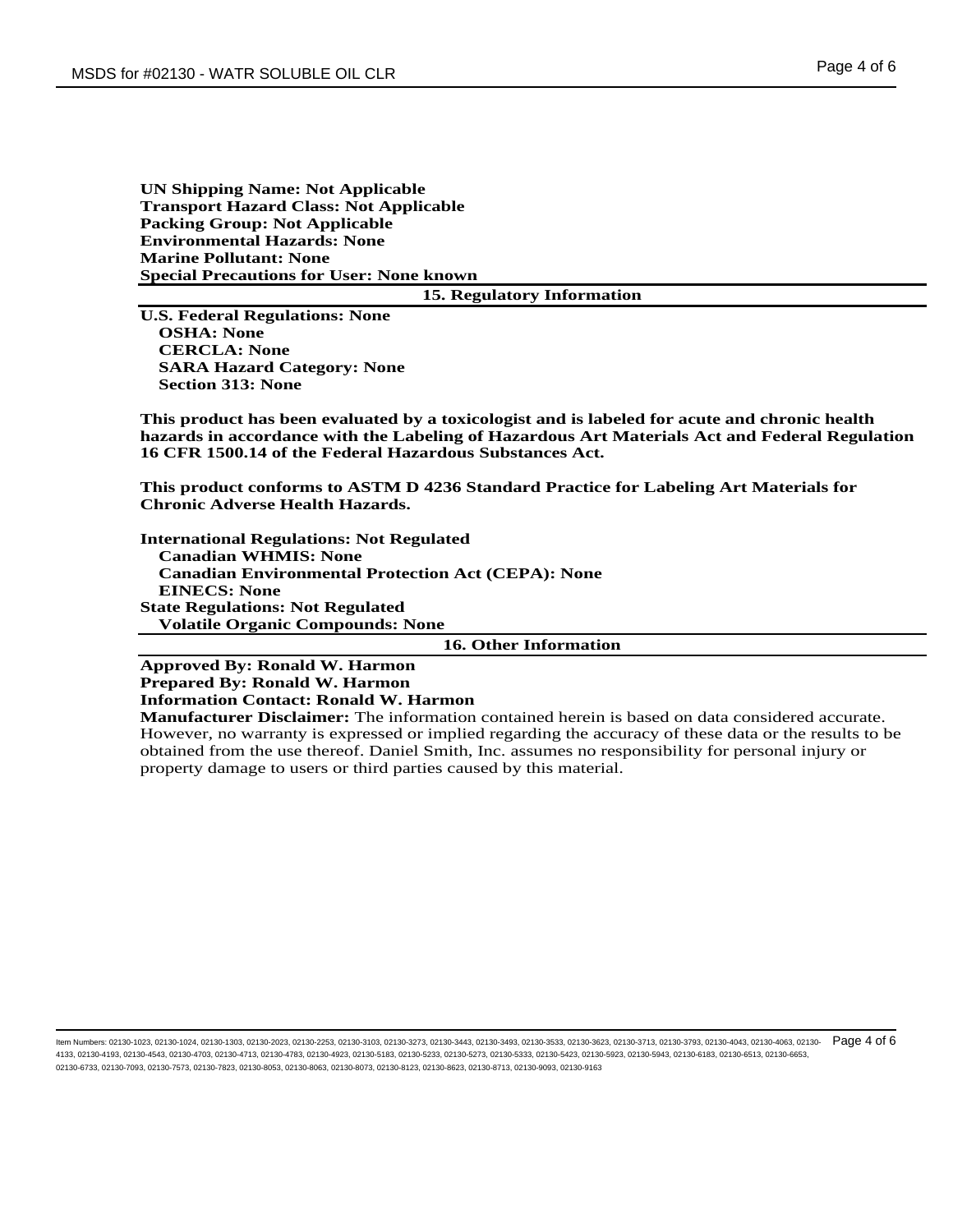## **Color Information**

This MSDS applies to the following Colors which are associated with Hazardous and/or Non-Hazardous ingredients.

# **Proposition 65 - Colors that contain a chemical known to the State of California to cause cancer will have a 'YES' under the Prop 65 heading:**

| <b>Product Color</b>                     | <b>Hazardous Ingredient</b> |    | <b>ACMI</b> Prop 65 |
|------------------------------------------|-----------------------------|----|---------------------|
| 37 ml Tube                               |                             |    |                     |
| 284 390 001 - French Ultramarine         | None                        | AP | <b>NO</b>           |
| 284 390 002 - Titanium White             | Titanium                    |    | <b>YES</b>          |
| 284 390 003 - Ivory Black                | None                        | AP | <b>NO</b>           |
| 284 390 004 - Burnt Umber                | None                        | AP | NO                  |
| 284 390 005 - Quinacridone Gold          | None                        | AP | <b>NO</b>           |
| 284 390 006 - Quinacridone Burnt Orange  | None                        | AP | <b>NO</b>           |
| 284 390 007 – Carbazole Violet           | None                        | AP | <b>NO</b>           |
| 284 390 008 - Sap Green                  | None                        | AP | <b>NO</b>           |
| 284 390 009 - Hansa Yellow Medium        | None                        | AP | <b>NO</b>           |
| 284 390 010 - Quinacridone Red           | None                        | AP | NO                  |
| 284 390 011 – Cobalt Blue                | Cobalt                      |    | <b>YES</b>          |
| 284 390 012 - Mixed White                | Zinc Oxide                  | CL | <b>YES</b>          |
| 284 390 013 - Lamp Black                 | None                        | AP | <b>NO</b>           |
| 284 390 014 - Yellow Ochre               | None                        | AP | <b>NO</b>           |
| 284 390 015 - Quinacridone Sienna        | None                        | AP | <b>NO</b>           |
| 284 390 016 – Permanent Alizarin Crimson | None                        | AP | <b>NO</b>           |
| 284 390 017 - Quinacridone Purple        | None                        | AP | <b>NO</b>           |
| 284 390 018 - Viridian                   | None                        | AP | NO                  |
| 284 390 019 - Hansa Yellow Light         | None                        | AP | <b>NO</b>           |
| 284 390 020 - Quinacridone Coral         | None                        | AP | <b>NO</b>           |
| 284 390 021 - Cerulean Blue, Chromium    | Chromium                    |    | <b>YES</b>          |
| 284 390 022 - Buff Titanium              | Titanium                    |    | <b>YES</b>          |
| 284 390 023 – Manganese Blue Hue         | None                        | AP | <b>NO</b>           |
| 284 390 024 - Burnt Sienna               | None                        | AP | NO                  |
| 284 390 025 - Lemon Yellow               | None                        | AP | <b>NO</b>           |
| 284 390 026 - Quinacridone Burnt Scarlet | None                        | AP | NO                  |
| 284 390 027 - Quinacridone Violet        | None                        | AP | NO                  |
| 284 390 028 - Phthalo Green (Blue Shade) | None                        | AP | <b>NO</b>           |
| 284 390 029 – Cadmium Yellow Medium Hue  | None                        | AP | <b>NO</b>           |
| 284 390 030 – Cadmium Red Medium Hue     | None                        | AP | <b>NO</b>           |
| 284 390 031 - Phthalo Blue (Green Shade) | None                        | AP | NO                  |
| 284 390 032 - Raw Sienna                 | None                        | AP | NO                  |
| 284 390 033 - Phthalo Blue (Red Shade)   | None                        | AP | <b>NO</b>           |
| 284 390 034 – Raw Umber                  | None                        | AP | <b>NO</b>           |
| 284 390 035 - Cadmium Orange Hue         | None                        | AP | <b>NO</b>           |
| 284 390 036 – Quinacridone Rose          | None                        | AP | <b>NO</b>           |

ltem Numbers: 02130-1023, 02130-1024, 02130-1303, 02130-2023, 02130-2253, 02130-3103, 02130-343, 02130-343, 02130-353, 02130-353, 02130-3713, 02130-3713, 02130-3793, 02130-4043, 02130-4063, 02130-4063, 02130-4043, 02130-40 4133, 02130-4193, 02130-4543, 02130-4703, 02130-4713, 02130-4783, 02130-4923, 02130-5183, 02130-5233, 02130-5273, 02130-5333, 02130-5423, 02130-5923, 02130-5943, 02130-6183, 02130-6513, 02130-6653, 02130-6733, 02130-7093, 02130-7573, 02130-7823, 02130-8053, 02130-8063, 02130-8073, 02130-8123, 02130-8623, 02130-8713, 02130-9093, 02130-9163